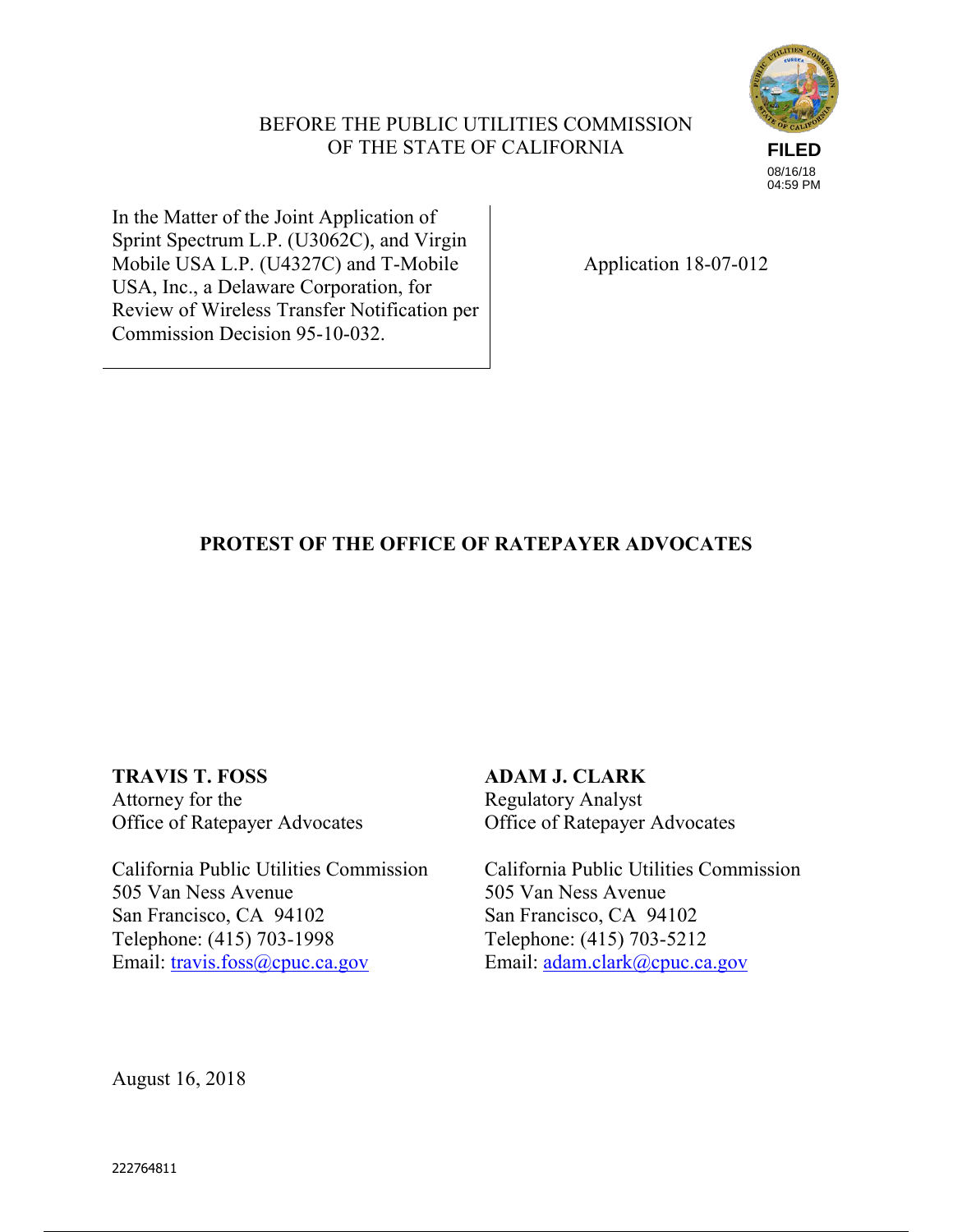# **TABLE OF CONTENTS**

# **PAGE**

| $\mathbf{I}$ .          |                 |                                                                                                                                                   |  |
|-------------------------|-----------------|---------------------------------------------------------------------------------------------------------------------------------------------------|--|
| II.                     |                 |                                                                                                                                                   |  |
|                         | $\mathsf{A}$    |                                                                                                                                                   |  |
|                         | $\bf{B}$        | THE COMMISSION SHOULD SHARE THE RECORD<br>DEVELOPED IN THIS PROCEEDING WITH THE USDOJ                                                             |  |
|                         | $\mathcal{C}$ . | REIMBURSEMENT OF COSTS TO REVIEW THE                                                                                                              |  |
|                         | D.              | THE COMMISSION SHOULD CONSOLIDATE APPLICATION<br>18-07-012 AND APPLICATION 18-07-011 SINCE BOTH ARE<br>PART OF THE OVERAL MERGER OF SPRINT AND T- |  |
|                         | E.              |                                                                                                                                                   |  |
|                         | $F_{\cdot}$     |                                                                                                                                                   |  |
|                         | G.              | THE JOINT APPLICANTS ARE LIKELY TO DEPLOY 5G<br>NETWORKS IRRESPECTIVE OF THE PROPOSED                                                             |  |
|                         |                 |                                                                                                                                                   |  |
| III                     |                 |                                                                                                                                                   |  |
| $\mathbf{I} \mathbf{V}$ |                 |                                                                                                                                                   |  |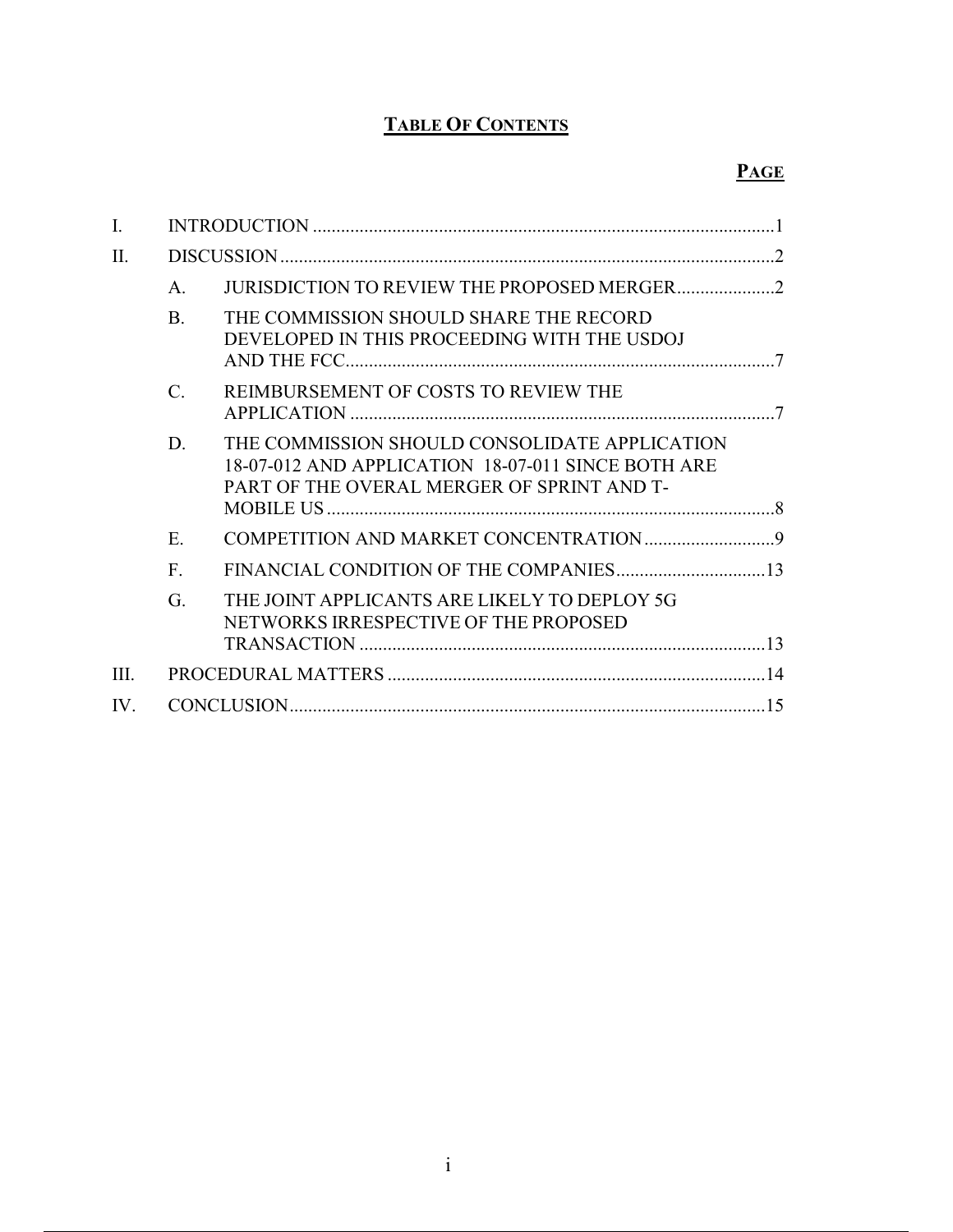#### **I. INTRODUCTION**

Pursuant to Rule 2.6 of the Commission's Rules of Practice and Procedure, the Office of Ratepayer Advocates ("ORA") files this protest to the Joint Application ("Application") of Sprint Spectrum L.P. (U-3062-C) and Virgin Mobile USA, L.P. (U-4327-C) (collectively referred to as "Sprint Wireless") and T-Mobile USA, Inc. ("T-Mobile") (collectively referred to as the "Joint Applicants") for review of a wireless transfer notification per Decision ("D.") 95-10-032 (the "Proposed Transaction").**<sup>1</sup>**

Sprint and T-Mobile US have significant California revenues and customers. T-Mobile US is the third largest mobile wireless carrier in the nation with 72.6 million customers,**<sup>2</sup>** while Sprint is the fourth largest with 54.6 million customers.**<sup>3</sup>** We estimate that the T-Mobile US serves approximately 8.8 million customers in California, and Sprint serves approximately 6.6 million customers in California.**<sup>4</sup>** In 2017, T-Mobile US had revenues of \$40.6 billion, including an estimated \$4.9 billion for California revenues.**<sup>5</sup>** Meanwhile, Sprint had revenues of \$32.41 billion in 2017, with an estimated \$3.9 billion in California revenues.**<sup>6</sup>**

The Application is not sufficient for the Commission to ensure that the Proposed Transaction will be in the public interest for California consumers. The Application contains limited or incomplete information and does not include California-specific commitments. The Commission should rigorously investigate the effects of the Proposed Transaction on mobile wireless voice and broadband customers in California, including

**<sup>1</sup>** Application at p. 1.

The Application is part of a larger deal in which Sprint Corporation ("Sprint"), and all of Sprint's subsidiaries, will become wholly-owned indirect subsidiaries of T-Mobile US, Inc. ("T-Mobile US"). See Application at p. 2.

**<sup>2</sup>** Application at p. 5.

**<sup>3</sup>** Application at p. 8.

**<sup>4</sup>** Estimate is based on the 12.14% ratio of California's population to the national population.

**<sup>5</sup>** T-Mobile US, Form 10-K (February 7, 2018) at p. 37. Estimate for California revenue is based on the 12.14% ratio of California's population to the national population.

**<sup>6</sup>** Sprint, Form 10-K (May 24, 2018) at p. 40. Estimate for California revenue is based on the 12.14% ratio of California's population to the national population.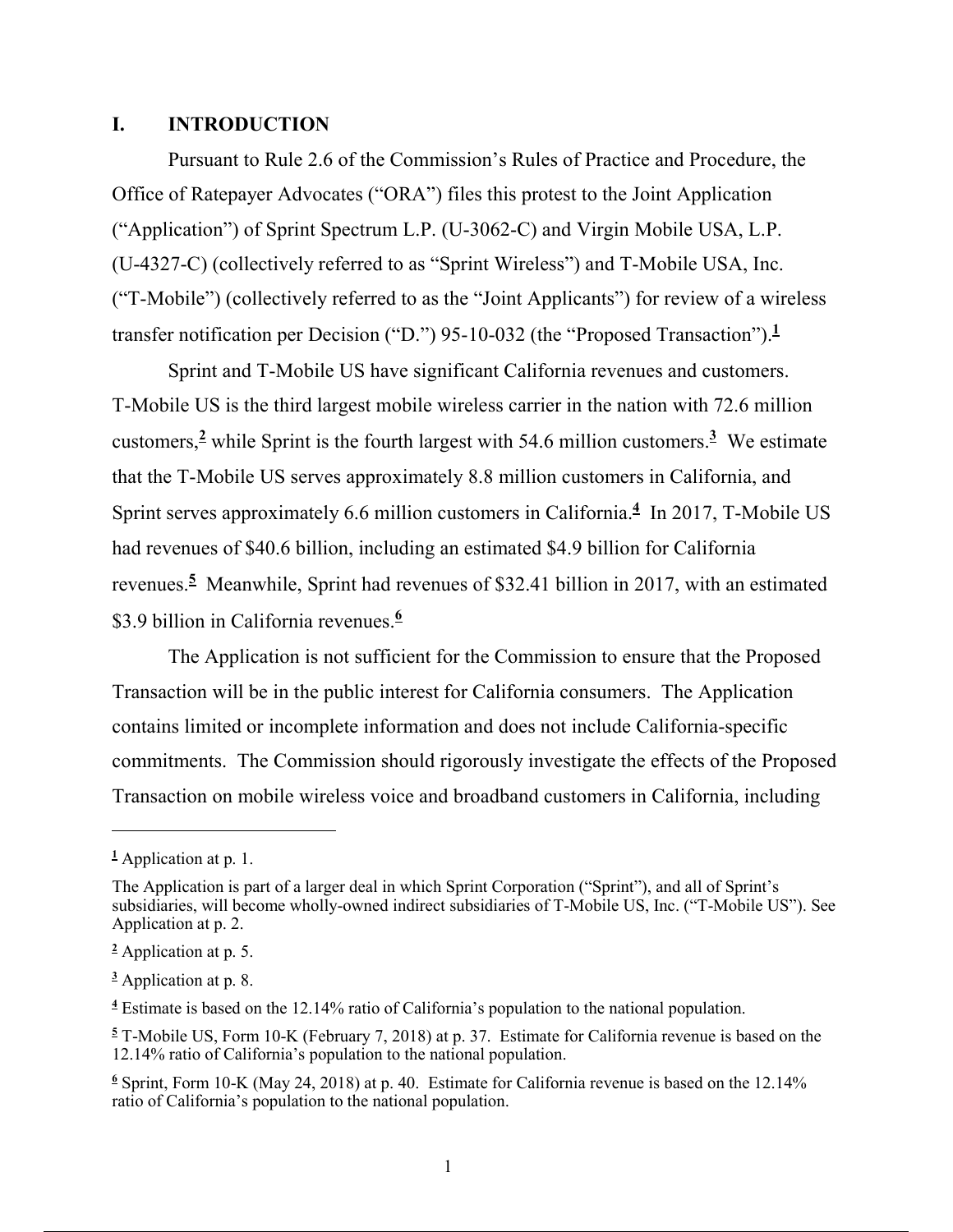on: competition, innovation, pricing, service quality, safety, account migration, net neutrality, privacy, and arbitration clauses. The Commission should also assess the financial condition of the companies. As detailed below, the Commission must address these issues and others to determine whether the Proposed Transaction is in the public interest.

#### **II. DISCUSSION**

#### **A. JURISDICTION TO REVIEW THE PROPOSED MERGER**

In the past, the Commission's general policy regarding mergers between wireless companies was more "hands off," due to the nature of the market. When the policy was articulated in the 1990's, there were far fewer wireless customers and many more wireless providers. However, due to consolidation in the market there are fewer wireless carriers serving far more wireless customers, thus there is a strong public interest in a careful and thorough review of the potential harms of the proposed merger. As discussed below, the most applicable precedent is the AT&T/T-Mobile merger proceeding, where in 2015 two of the largest wireless carriers proposed to merge. In that proceeding, the Commission planned to take a more thorough review (although the application was ultimately abandoned before any final decision could be issued).**<sup>7</sup>**

In D.95-10-032, the Commission determined that it was prudent at the time to invoke Public Utilities Code Section 829, which provides that the Commission may "from time to time" exempt public utilities from Section 854 if it determines that such exemption is "in the public interest."**<sup>8</sup>**

Although the Application recites reasons that the merger will be in the public interest, the Application fails to state that the public interest will be benefited by the Commission's foregoing *review* of the benefits of the merger. Instead, the Joint Applicants state that "the Commission exempted wireless transactions from pre-

**<sup>7</sup>** I.15-11-007.

**<sup>8</sup>** P.U. Code Sec. 829 and 853(b). See also, D.95-10-032, 1995 Cal. PUC LEXIS 888, \*23.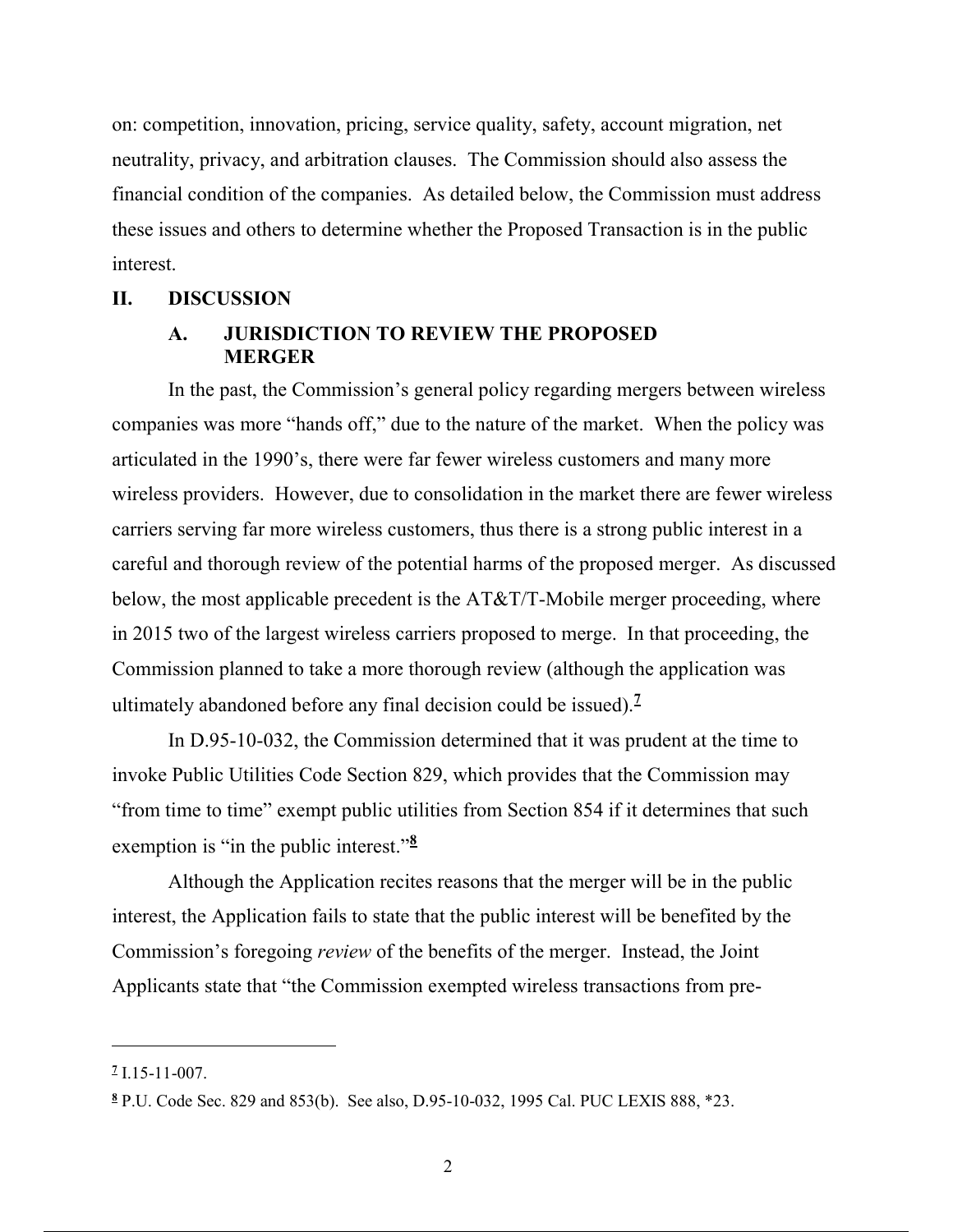approval" in the past, and that they have complied with the review process rules by merely providing a "30-day advance notice" letter regarding the proposed merger.<sup>9</sup>

However, the Commission has the authority perform a review of the public interest benefits of the merger and has done so in the past. Section 854 (a) requires the Commission to determine that an acquisition/merger is in the public interest, and where Section 854 (b) and (c) do not expressly apply to this transaction, the Commission has used the criteria set forth in those statutes to provide context for a public interest assessment.

A more detailed review of the public interest is necessary here due to the dominance of the two merging entities. Equally compelling is the fact that this merger would effectively eliminate one of the remaining competitive entities, leaving only three. Especially, the Commission should consider whether this transaction will have an adverse impact on competition in the California marketplace and whether the transaction raises antitrust concerns, because "antitrust concepts are intimately involved in a determination of what action is in the public interest, and therefore the Commission is obliged to weigh antitrust policy."**<sup>10</sup>**

In addition to providing wireless voice service, the Joint Applicants provide bundled broadband service that is inextricably tied to wireless voice service. Both Sprint and T-Mobile offer bundled services that include provision of data via broadband access to the Internet. It is not feasible to discuss mobile wireless voice service without also discussing Joint Applicants' broadband service. ORA therefore intends to gather data in order to review and analyze Joint Applicant's provision of broadband service in the context of their provision of wireless services. Here, the public interest is served by gathering data regarding potential impacts of this proposed merger on competition in the broadband market.

**<sup>9</sup>** Application at p. 1.

**<sup>10</sup>** Northern California Power Agency v. Public Utilities Commission (1971) 5 Cal.3d 370, 377.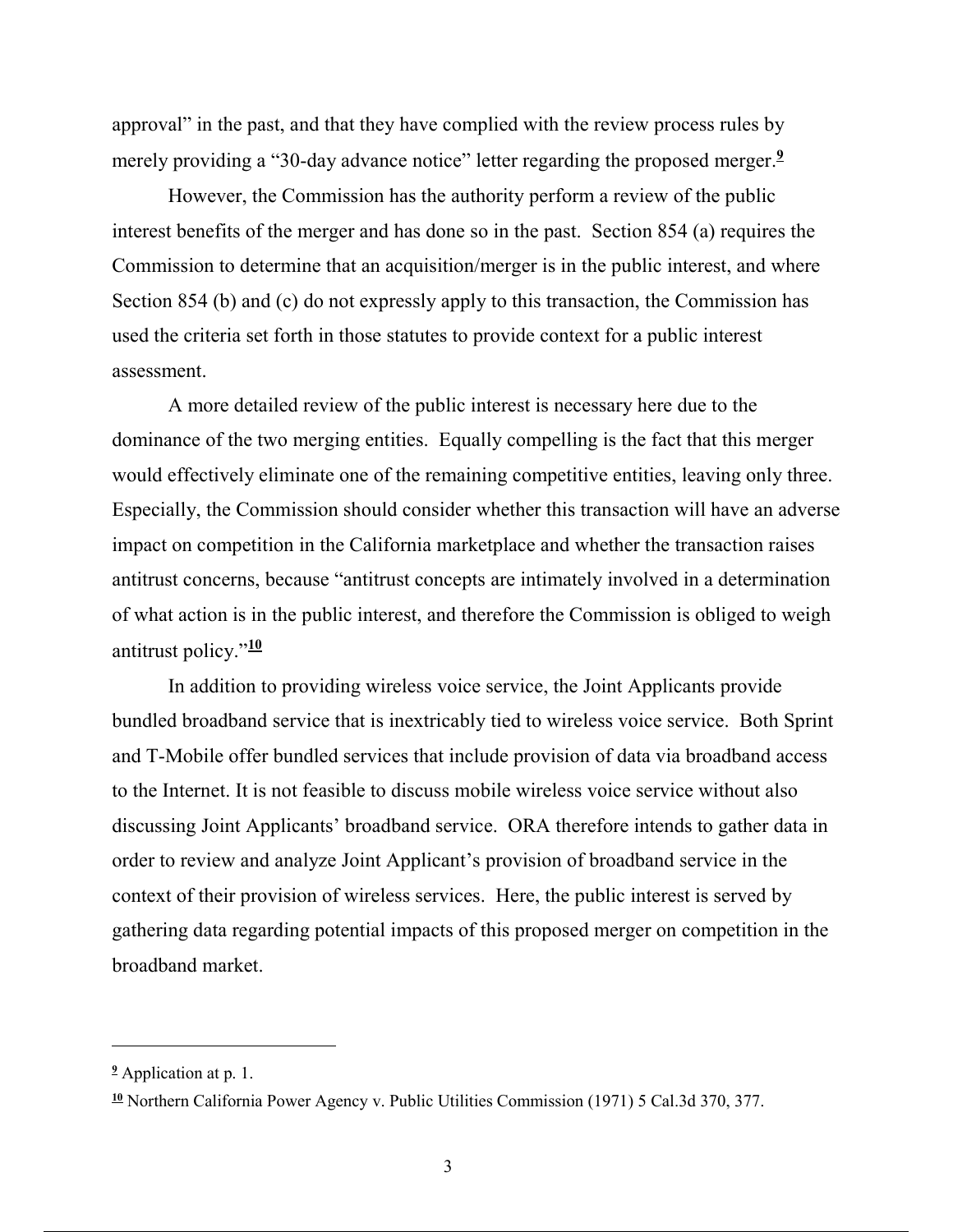In the past, the Commission has considered an examination of broadband service to be inextricably linked to an analysis of competition in the wireline and wireless service provider marketplace. In I.15-11-007, the Commission examined competition in the telecommunications market and expressly included broadband, stating that it would look at competition in the "advanced telecommunications services at the new national standard of 25 Mbps down (and 3 Mbps up)?"**<sup>11</sup>**

California is not preempted from gathering data regarding relating to provision of broadband service.**<sup>12</sup>** In 2015, the Federal Communications Commission ("FCC") reaffirmed its longstanding conclusion that broadband Internet access service ("BIAS") is jurisdictionally interstate for regulatory purposes. **<sup>13</sup>** However, the FCC noted that notwithstanding the interstate nature of BIAS, states "of course have a role with respect to broadband" and the fact that it is jurisdictionally interstate does not "by itself preclude all possible state requirements regarding that service."**<sup>14</sup>** With regards to the state's role in gathering data about broadband, the FCC stated: "Given the specific federal recognition of a State role in broadband data collection, we anticipate that such State efforts will not necessarily be incompatible with the federal efforts or inevitably stand as an obstacle to the implementation of valid federal policies."**<sup>15</sup>** The FCC made clear that its reaffirmation of BIAS as an interstate service for regulatory purposes does not preclude all state commission action in this area, just that which is inconsistent with the federal regulatory regime adopted in the FCC's *Open Internet Order*. **<sup>16</sup>** The FCC's

**<sup>11</sup>** I.15-11-007 at 14. Federal statute defines "advanced telecommunications capability" to include "broadband telecommunications capability." Verizon v. FCC, 740 F3d 623, 635 (D.C. Cir. 2014), citing 47 U.S.C. §1302(d)(1).

**<sup>12</sup>***Restoring Internet Freedom*, WC Docket No. 17-108, Declaratory Ruling, Report and Order, FCC 17- 166 (rel. Jan. 4, 2018) at Footnote 732.

**<sup>13</sup>** *Protecting and Promoting the Open Internet*, GN Docket No. 14-28, Report and Order on Remand, Declaratory Ruling, and Order, FCC 15-24 (rel. Mar. 12, 2015) (*Open Internet Order*) at ¶ 431.

**<sup>14</sup>** *Id*., Fn 1276, citing as an example of an explicit role for States in the NARUC Broadband Data Order, 25 FCC Rcd at 5054-55, at ¶ 9.

**<sup>15</sup>** *Ibid*.

**<sup>16</sup>** See *Id*., at Fn 708.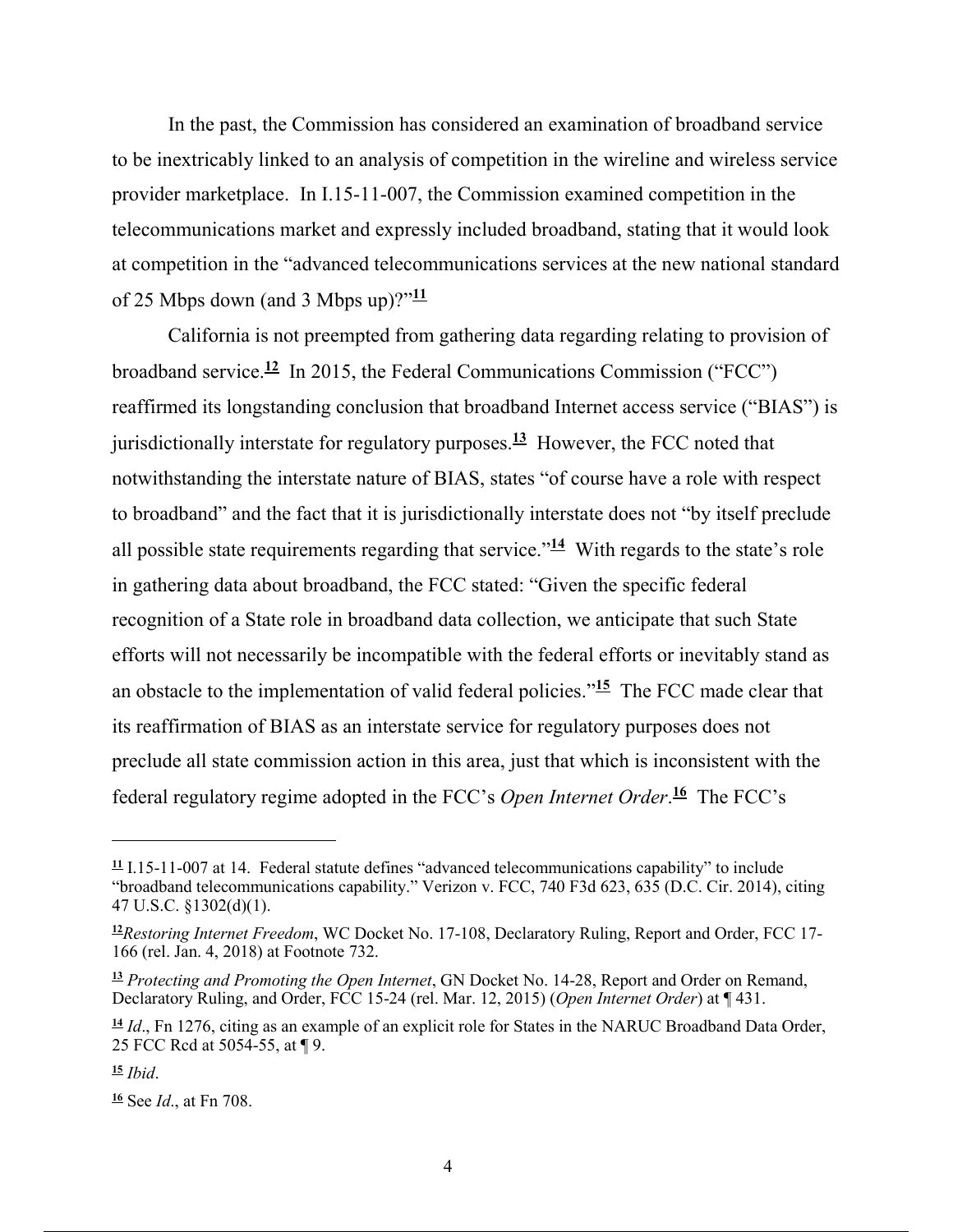recent *Restoring Internet Freedom* order left this part of the *Open Internet Order* untouched.<sup>17</sup> Thus, there is no federal preemption of the Commission's attempts to gather data here.

The Commission has gathered data and examined competition regarding broadband providers in the past. The final decision in the Competition OII proceeding ("I.15-11-007") extensively examined data regarding competition in the broadband market.<sup>18</sup> Moreover, none of the carriers requested rehearing on whether the Commission has the authority to gather data regarding provision of broadband service.**<sup>19</sup>**

The Commission's jurisdiction over wireless companies' terms and conditions was confirmed by the California Court of Appeal.**<sup>20</sup>** For example, in Investigation ("I.") 11-06-009, the Commission stated its intent and its jurisdiction to review the proposed merger between AT&T and T-Mobile.<sup>21</sup> In that proceeding, the Commission asserted its authority to review and analyze whether the AT&T/T-Mobile merger is in the public interest,**<sup>22</sup>** and stated that wireless carriers are "telephone corporations" and thus they are public utilities under Public Utilities Code Sections 216, 233 and 234. Therefore, wireless mergers and acquisitions are potentially subject to review under Section 854.

Even if Section 854 (b) and (c) were not expressly applicable, the Commission has the authority to apply the criteria set forth in those statutes where it in the public interest

-

**<sup>22</sup>** I.11-06-009, at p. 6.

**<sup>17</sup>** *Restoring Internet Freedom*, WC Docket No. 17-108, Declaratory Ruling, Report and Order, FCC 17-166 (rel. Jan. 4, 2018) at ¶ 196.

**<sup>18</sup>** D.16-12-025 at 85-97.

<sup>&</sup>lt;sup>19</sup> The Commission's decision on rehearing, D.17-07-011, addressed only the applications for rehearing submitted by the Joint Consumers group. No applications for rehearing were filed by the carriers.

**<sup>20</sup>** Pacific Bell Wireless (Cingular) v. CPUC, (2005) 140 Cal.App.4th 718, 738; cf. MetroPCS v. FCC (DC Cir. 2011) 2011 U.S. App. LEXIS 9922 (affirming state jurisdiction to resolve CMRS-wireline interconnection disputes).

**<sup>21</sup>** I.11-06-009. AT&T abandoned its attempted acquisition of T-Mobile and the application was ultimately dismissed at moot.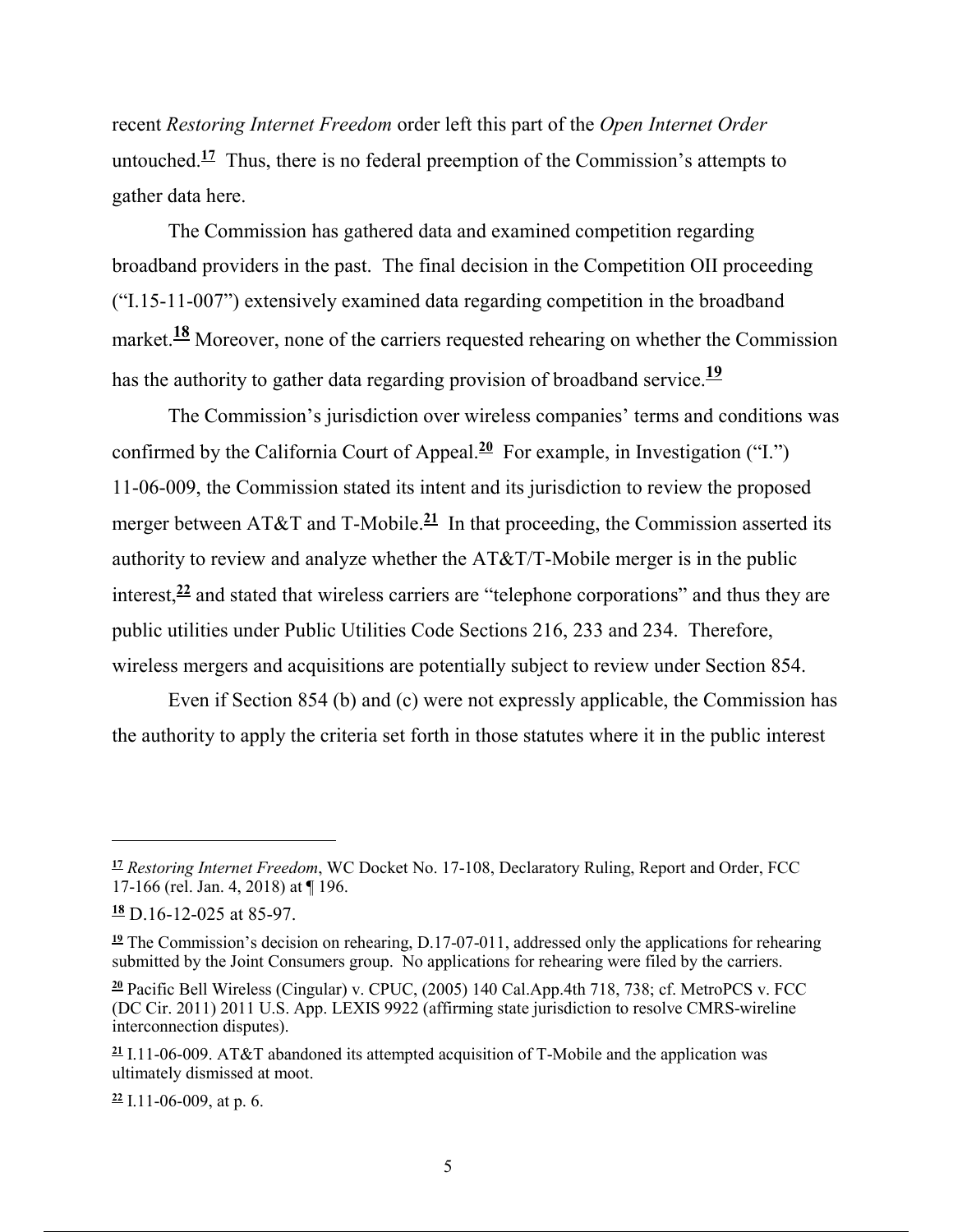to do so.**<sup>23</sup>** Thus, the Commission reviewed the AT&T/T-Mobile merger using some of the following criteria, which would likely be relevant here:**<sup>24</sup>**

- 1. Would the merger result in less competition in the California marketplace for wireless telephone customers as compared to wireless telephone customers nationally?
- 2. How should the relevant market(s) be defined?
- 3. Would the merger give the resulting entity monopsony power or increase the tendency to monopsony power including market power over equipment suppliers?
- 4. What merger-specific and verifiable efficiencies would likely be realized by the merger?
- 5. Would innovation be promoted or constrained by the merger?
- 6. What impact would the merger have on the market for special access or backhaul services?
- 7. What alternatives to incumbents' special access backhaul facilities currently exist, and what alternatives would exist after the merger, for independent, competitive wireless carriers?
- 8. Would the smaller post-merger pool of independent, competitive wireless carriers purchasing special access backhaul from local exchange carriers affect the market power of those special access backhaul customers?
- 9. Would the merger increase the market power of the local exchange carriers and/or their wireless affiliates with respect to special access backhaul services?
- 10. Would the merger maintain or improve the quality of service to California consumers?
- 11. What California utility(ies) would operate the merged properties in California? Would the merger preserve the jurisdiction of the Commission and the capacity of the Commission to effectively regulate those utility operations in the state?

**<sup>23</sup>** Opinion Approving, with Conditions, Transfer of Indirect Control and Authorizing, With Conditions, Exemption from Public Utilities Code Section 852 For Some Investors in Knight Holdco (D.07-05-061), at p. 24. See also, D.02-12-068, 2002 Cal. PUC LEXIS 909, concerning the change of control of California-American Water Company.

**<sup>24</sup>** The list is not exhaustive, and provided for illustrative purposes only. I.11-06-009 contained many more questions designed to assess the public interest impact of the proposed AT&T/T-Mobile merger.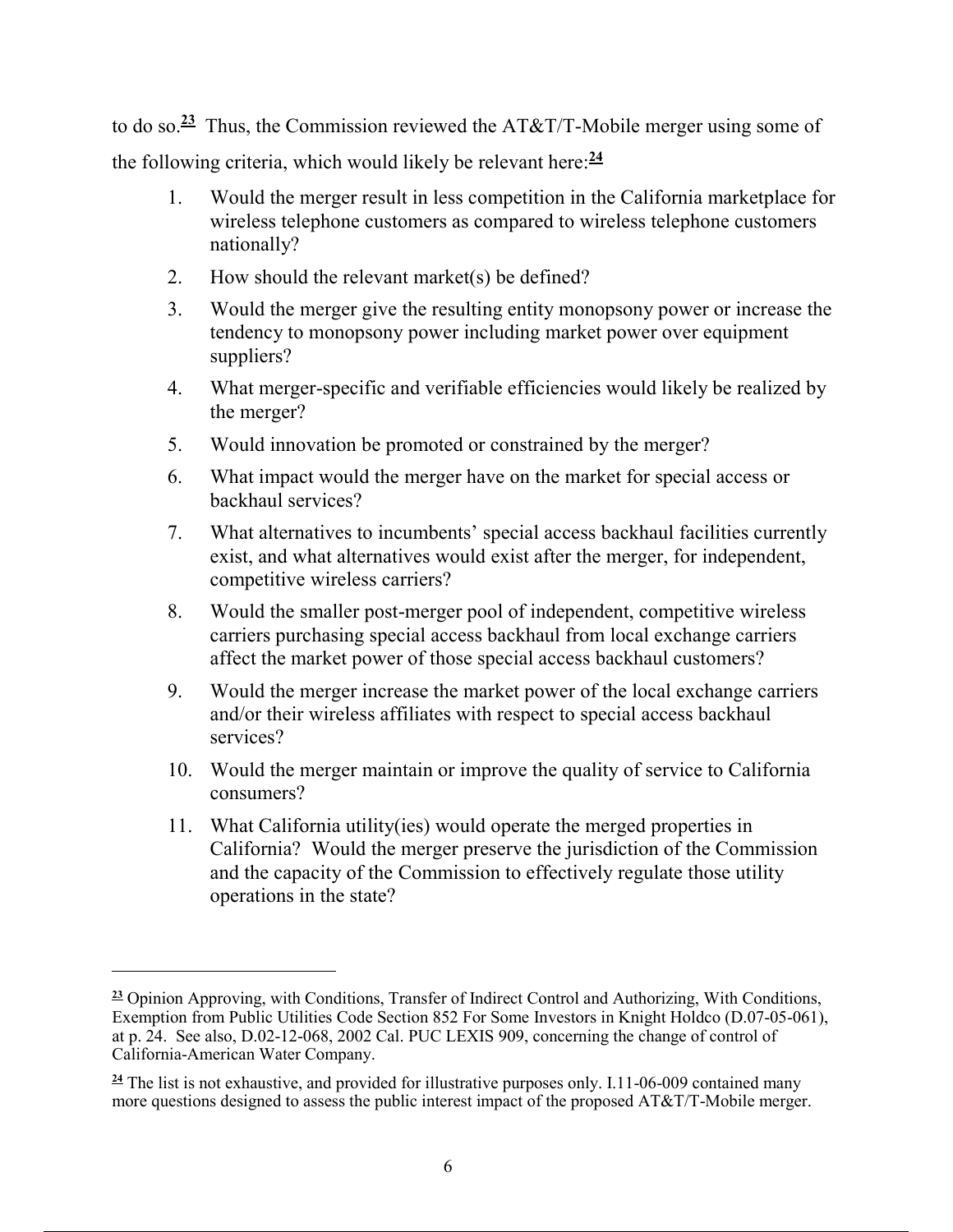- 12. How does this merger affect the merging companies' employees, shareholders, subscribers, communities in which they operate, and the State as a whole?
- 13. Would the benefits of the merger likely exceed any detrimental effects of the merger?
- 14. Should the Commission consider conditions or mitigation measures to prevent significant adverse consequences which may result from the merger? What, if any, should those conditions or measures be?

Applicants' proposal to limit review to the 30-day advance notice is not sufficient in this case to protect the public interest. This merger involves two of the four main wireless carriers, and could have profound impacts on competition and quality of service. The Commission should perform a detailed analysis of the proposed benefits to the public prior to granting its approval.

# **B. THE COMMISSION SHOULD SHARE THE RECORD DEVELOPED IN THIS PROCEEDING WITH THE USDOJ AND THE FCC**

For reasons stated herein, it is in the public interest to perform a thorough review of this proposed merger. In addition, the record developed in this proceeding will be highly relevant and useful to the Federal entities that are simultaneously performing a national review of this merger, the United States Department of Justice ("USDOJ") and the Federal Communications Commission ("FCC"). ORA recommends that the record developed in this proceeding should be proactively shared with both the USDOJ and the FCC, so that those entities have California-specific information relevant to a national review of the proposed transaction. California can, and should, provide Californiaspecific data and analysis that will inform the broader public interest review that the USDOJ and the FCC are undertaking, on the impacts of the merger on both wireless and broadband service in California.

# **C. REIMBURSEMENT OF COSTS TO REVIEW THE APPLICATION**

ORA seeks reimbursement of its costs to review this merger Application. ORA reached out to Sprint and T-Mobile seeking an agreement to cover its costs, but the Joint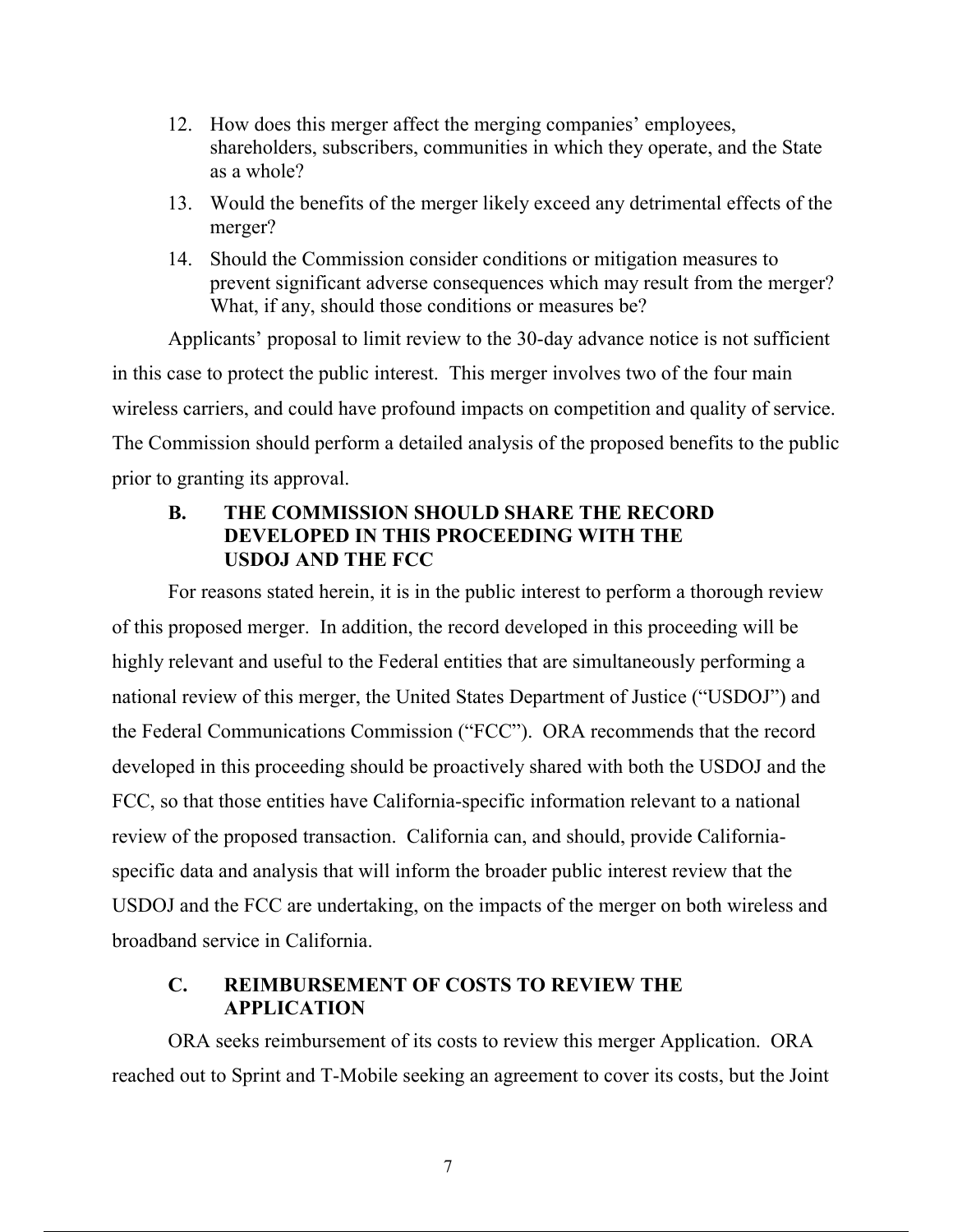Applicants stated that they would only do so pursuant to a Commission order. Therefore, ORA seeks a ruling granting its request.

California expressly authorizes the Commission to obtain reimbursement for the costs of considering a proposed merger; in fact, the law requires it. Assembly Bill ("AB") 96, the 2017 California Budget Bill Act, provides:

> The Public Utilities Commission shall require any public utility requesting a merger to reimburse the commission for those necessary expenses that the commission incurs in its consideration of the proposed merger.**<sup>25</sup>**

ORA's expenses to retain an expert consultant to review the merger and analyze the alleged public benefits are an integral part of the Commission's consideration of the proposed merger. Additionally, the Commission has granted ORA's request to be reimbursed in the past. In Application 15-07-009, the Charter/Time Warner merger application, ORA requested and was granted reimbursement for its expenses to retain a consultant to review and analyze the merger.**<sup>26</sup>**

# **D. THE COMMISSION SHOULD CONSOLIDATE APPLICATION 18-07-012 AND APPLICATION 18-07-011 SINCE BOTH ARE PART OF THE OVERAL MERGER OF SPRINT AND T-MOBILE US**

On July 13, 2018, T-Mobile US and Sprint, through their respective California subsidiaries, filed two Applications to the Commission. The instant Application is for the transfer of control of T-Mobile to acquire Sprint Wireless, and the other (Application 18-07-011) requests the Commission approve the transfer of control of Sprint Wireline, a certificated competitive local exchange carrier ("CLEC") and non-dominant interexchange carrier ("NDIEC"), to T-Mobile. The Joint Applicants explain that the

**<sup>25</sup>** AB 96, California Budget Act of 2017. https://leginfo.legislature.ca.gov/faces/billNavClient.xhtml?bill\_id=201720180AB96

The provision for reimbursable merger expenses is not new; it was also contained in the 2014, 2015, and 2016 budget bills.

**<sup>26</sup>** See Reporter's Transcript of September 28, 2015 Pre-Hearing Conference in A.15-07-009, at p.50: "ALJ BEMESDERFER: I have a motion before me from ORA for ordering the Applicants to pay for the expenses of ORA's expert. I'm granting that motion."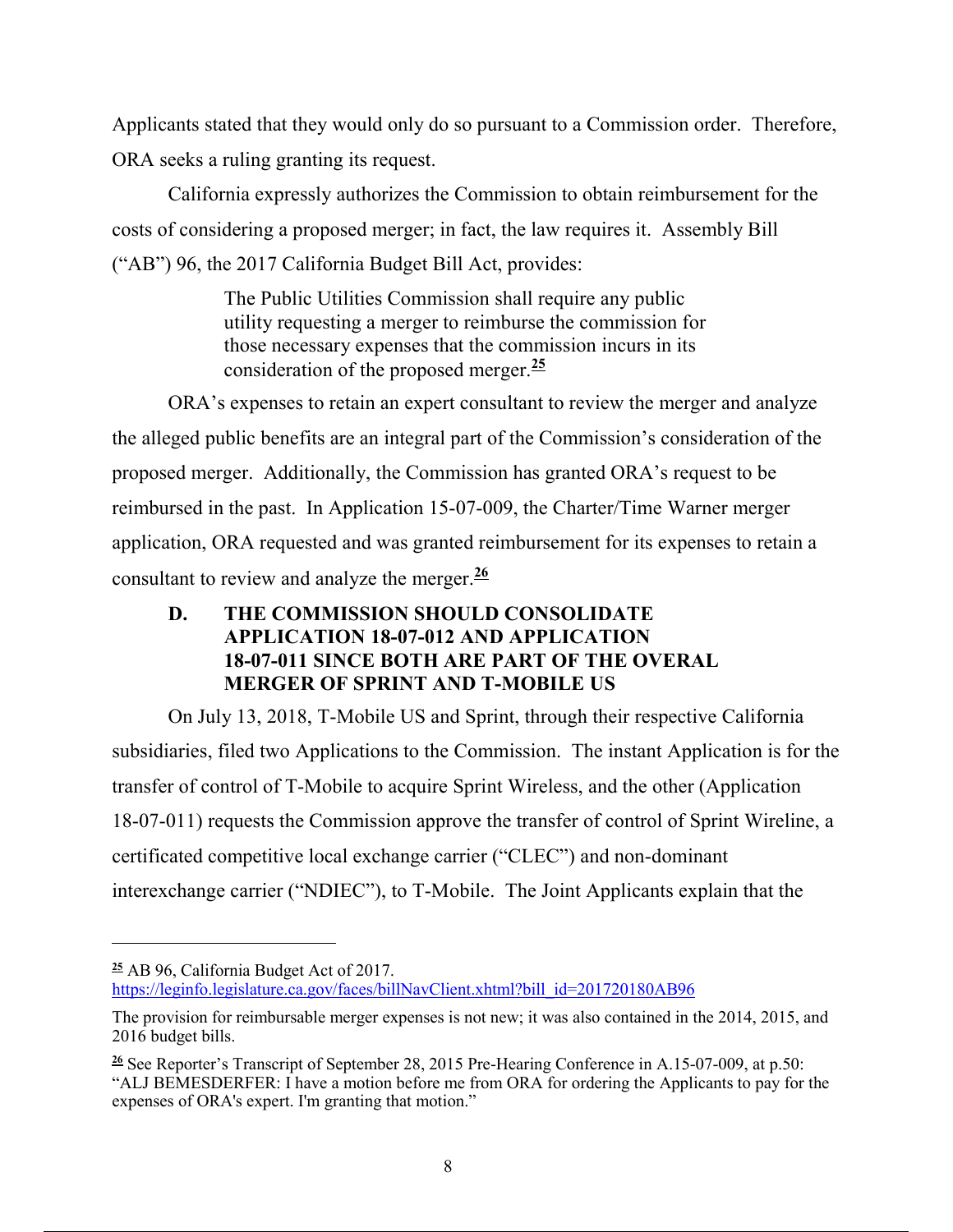transfers of control are merely components of a larger nationwide merger wherein T-Mobile US will acquire Sprint.**<sup>27</sup>**

The Commission should take a holistic approach in conducting its review of these applications and consolidate this Application with Application 18-07-011. In addition to increasing efficiency and optimizing the use of Commission resources, combining its review of the Applications will allow the Commission to evaluate the proposed transfers of control in the context of the larger Sprint and T-Mobile US merger. Combining both Applications will more accurately assess whether the merger is in the public interest.

#### **E. COMPETITION AND MARKET CONCENTRATION**

The Commission should carefully consider the effects of the Proposed Transaction on competition in California's mobile wireless voice and broadband markets, both of which are already highly concentrated. The national mobile wireless market is highly concentrated, with a Herfindahl-Hirschman index ("HHI") of over 3,000.**<sup>28</sup>** California's wireless mobile voice and broadband markets are also highly concentrated oligopolies, with four companies (AT&T, Verizon, Sprint and T-Mobile) directly or indirectly serving the vast majority of customers. The Proposed Transaction would create an even more concentrated oligopoly, and shrink the markets from four to three primary players.

Increased market concentration can produce significant harms to consumers in California. Fewer choices for consumers means less competition, which usually leads to higher prices and less consumer-friendly service offerings. The Commission should

**<sup>27</sup>** Application at p. 2.

**<sup>28</sup>** *Implementation of Section 6002(b) of the Omnibus Budget Reconciliation Act of 1993, Annual Report and Analysis of Competitive market Conditions with Respect to Mobile Wireless Including Commercial Mobile Services*, Twentieth Report, WT Docket No.17-69, FCC 17-126, (rel. Sept. 27, 2017) (hereafter, "20<sup>th</sup> Mobile Wireless Competition Report") at page 22.

The HHI is a commonly accepted measure of market concentration that takes into account the relative size distribution of the firms in a market. The HHI increases both as the number of firms in the market decreases and as the disparity in size between those firms increases. An HHI below 1,500 indicates a competitive market, an HHI between 1,500 and 2,500 points indicates a moderately concentrated market, and an HHI above 2,500 points indicates a highly concentrated market. *See,* U.S. Department of Justice & Federal Trade Commission, Horizontal Merger Guidelines § 5.3 (2010), available at https://www.justice.gov/atr/horizontal-merger-guidelines-0.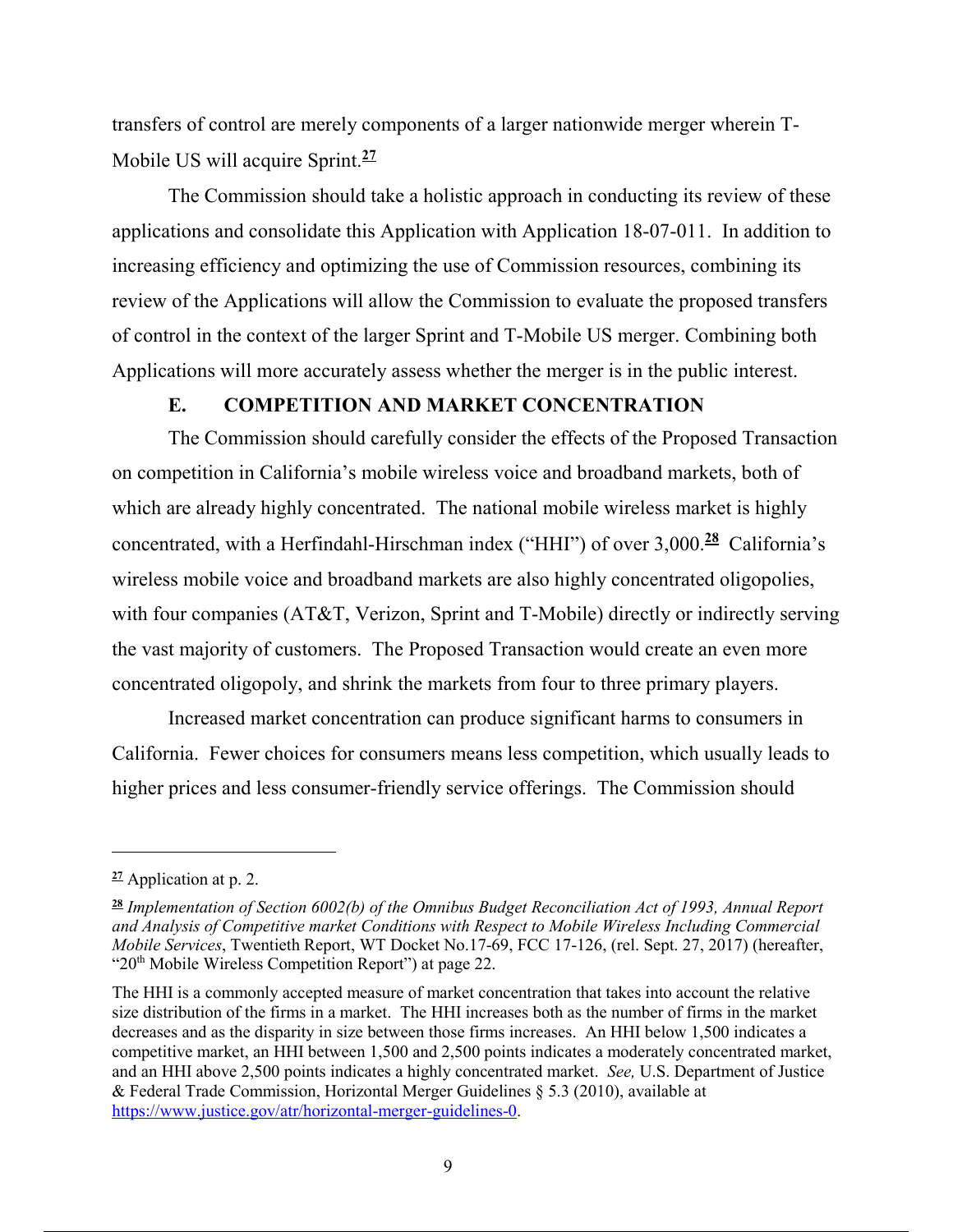carefully assess the effects of the proposed merger on the following issues for California's mobile wireless broadband and voice markets:

- **Innovation**: Both Sprint and T-Mobile have reputations for disrupting the mobile wireless markets with innovative service offerings and terms.**<sup>29</sup>** The merger will increase T-Mobile's market power, which may reduce its incentive to innovate.
- **Service Quality and Customer Satisfaction**: The Application fails to adequately address service quality and customer satisfaction and lacks California-specific commitments to maintain or increase service quality. The Commission should require the Joint Applicants to submit additional data, including but not limited to, information on store coverage, customer service operations, and call center availability. To assess the likely effects on service quality, the Joint Applicants should provide additional data on outages, broadband speeds, network capacity, network management, and other relevant information.
- **Prices**: Both T-Mobile and Sprint Wireless have a reputation for offering competitively priced services.**<sup>30</sup>** The Joint Applicants' are each about half the size of AT&T and Verizon and their desire to gain market share likely contributes to their willingness to offer unconventionally low prices. If the Proposed Transaction is approved, New T-Mobile**<sup>31</sup>** will serve approximately as many customers as AT&T and Verizon, with each having near a one-third market share, which will likely allow the company to increase prices. The Commission should assess the effects of the Proposed Transaction on prices for mobile wireless voice and broadband services.
- **Pre-paid Services**: Nationwide, T-Mobile has 38 percent of the pre-paid market, while Sprint has 26 percent.<sup> $32$ </sup> The Proposed Transaction would give the combined company 64 percent of the pre-paid mobile wireless market, nationwide.**<sup>33</sup>** This creates the dynamic where a single company controls a

**<sup>29</sup>** For example, T-Mobile uses its "Uncarrier" marketing platform to introduce novel initiatives to the mobile wireless market, including: no longer requiring two-year service contracts, the unused data reimbursement program "Kickback," the device upgrade program "Jump," making prices inclusive of all taxes and fees, the device try-out program "Test Drive," and paying early termination fees for new customers. For more information, refer to https://www.t-mobile.com/our-story/un-carrier-history.

**<sup>30</sup>** *Poorest U.S. Consumers Seen Hit Hard by T-Mobile, Sprint Merger.* Reuters Business News. May 2, 2018. Available at https://www.reuters.com/article/us-sprint-corp-m-a-low-income/poorest-u-sconsumers-seen-hit-hard-by-t-mobile-sprint-merger-idUSKBN1I32VX

**<sup>31</sup>** "New T-Mobile" refers to the combined company resulting from the proposed merger. **<sup>32</sup>** Data is as of the third quarter of 2016. Refer to, *Prepaid Making a Comeback,* SNL Kagan, S&P Global Market Intelligence, December 19, 2016, Available at:

https://www.spglobal.com/marketintelligence/en/news-insights/research/prepaid-making-a-comeback **<sup>33</sup>** *Id.*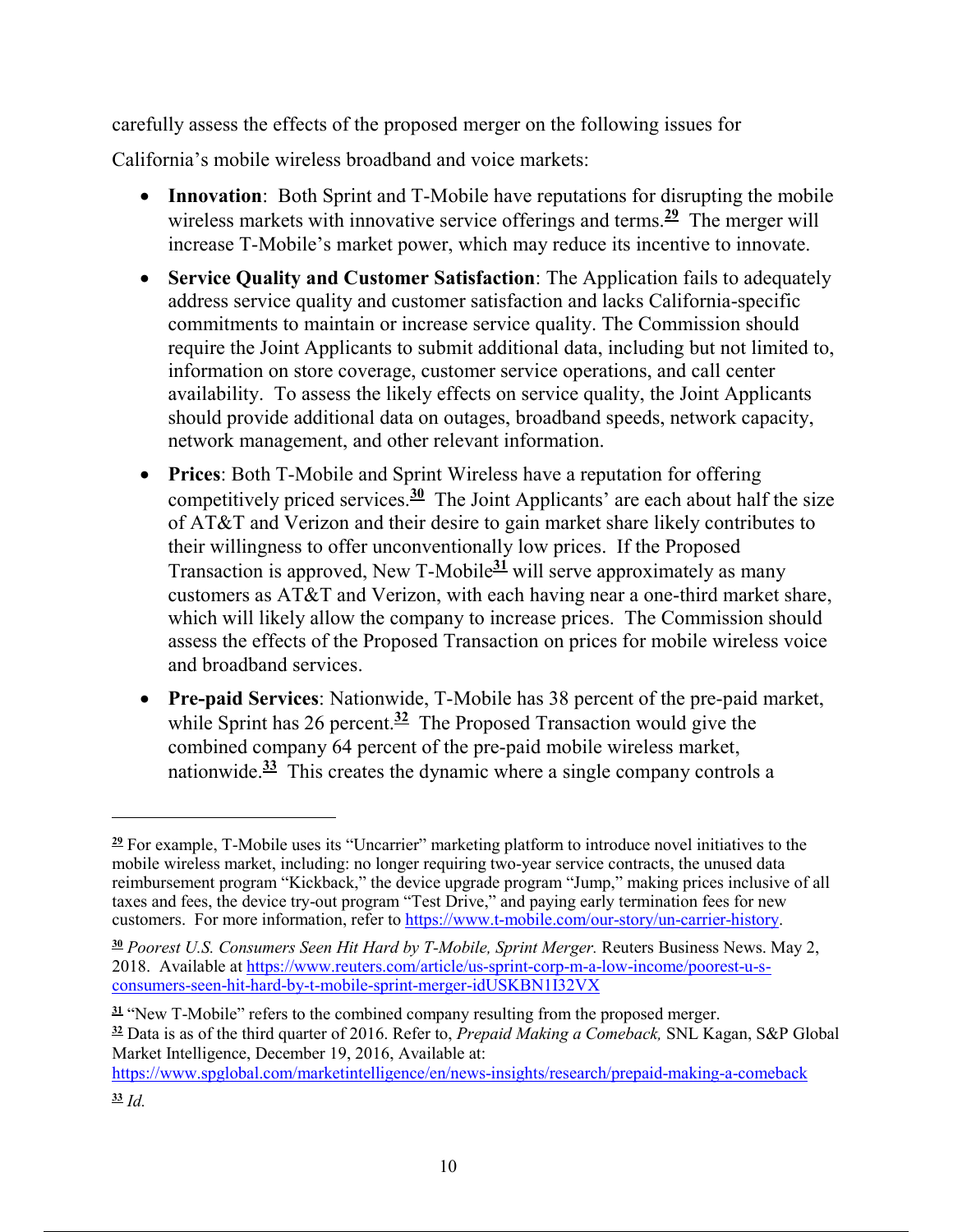majority of the market, and therefore possesses significant market power. The Commission should carefully assess the pre-paid market separately from the more broad mobile wireless markets.

- **Wholesale Markets:** Both T-Mobile and Sprint sell their spectrum to smaller, independent wireless carriers, or Mobile Virtual Network Operators (MVNO), on a wholesale basis. The MVNOs frequently offer lower-priced services and other offerings that are attractive to low income customers and disadvantaged communities. The Commission should consider what impact the Proposed Transaction would have on the prices MVNOs pay to connect with the mobile networks belonging to T-Mobile, Sprint, and the other major wireless network operators (Verizon and AT&T).
- **Limitation of 5G Networks in Rural Areas:** The Joint Applicants claim the deployment of a nationwide 5G network as the primary benefit of the Proposed Transaction. However, there are serious concerns over the viability of 5G technology in rural areas. The technology requires a dense deployment of small cells connected to high-capacity fiber lines, which simply may not be costeffective for sparsely populated areas.**<sup>34</sup>** The Commission should carefully assess the effects on the Proposed Transaction in rural markets, since 5G technology may not be a realistic solution for rural customers in California.
- **Migration and Integration:** The Proposed Transaction will require the complicated task of combining mobile networks that largely operate on different bands of spectrum and utilize dissimilar technologies. The Joint Applicants operate on different wireless standards, with Sprint using Code Division Multiple Access (CDMA) and T-Mobile using Global System for Mobiles (GSM). While a number of Sprint customers currently use phones that can operate on both wireless standards, many Sprint customers use phones that cannot operate on a GSM network. The Commission should carefully assess what a migration from CDMA to GSM-capable devices will entail for Sprint customers.
- **Net Neutrality:** The Commission should weigh the Proposed Transactions likely effects on net neutrality, especially considering the FCC's recent reversal of its net neutrality rules.**<sup>35</sup>** The CPUC recently explained the continuing need for the net neutrality rules adopted in the 2015 Open Internet Order, and unsuccessfully urged the FCC to keep the rules in place.<sup> $36$ </sup> The Commission should be wary of the Joint

**<sup>34</sup>** Thompson, Larry and Warren Vande Stadt. *5G is Not the Answer for Rural Broadband*, Broadband Communities Magazine, Broadband Properties, LLC, http://www.bbcmag.com/2017mags/Mar\_Apr/BBC\_Mar17\_5GNotAnswer.pdf

**<sup>35</sup>** *Restoring Internet Freedom*, WC Docket No. 17-108, on Declaratory Ruling, Report and Order, and Order, 17 FCC Rcd 166A1 (rel. Jan. 4, 2018) ("2018 Restoring Internet Order").

**<sup>36</sup>** Reply Comments of the California Public Utilities Commission to the FCC's *Restoring Internet Freedom* WC Docket No. 17-108, submitted August 22, 2017, at page 1.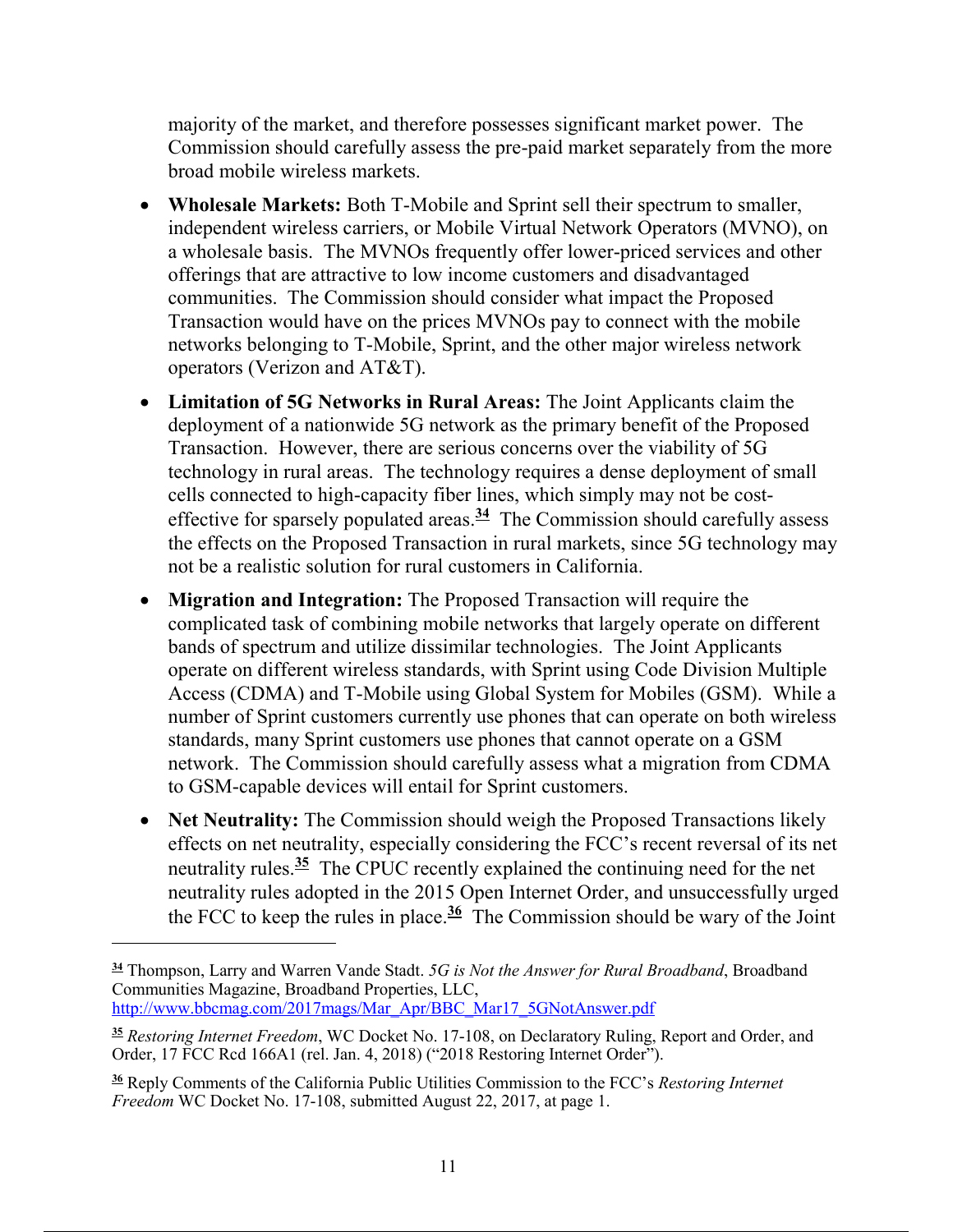Applicants' claim that New T-Mobile's ability to vertically integrate content into its service offerings will benefit consumers.**<sup>37</sup>** The Commission should also investigate the Joint Applicants practice of zero rating for access to certain content.**<sup>38</sup>**

- **Consumer Privacy:** Sprint Wireless and T-Mobile have access to their customers' Internet utilization, which amounts to massive quantities of highly sensitive personal information.**<sup>39</sup>** As mobile wireless service providers, the Joint Applicants also have access to end users' location data. The Application fails to adequately address consumer privacy issues, and does not include any assurances or explanations as to how the company will secure its customers' private data. The Commission should evaluate the Joint Applicants' user privacy policies and require the Joint Applicants to provide additional information on the data they collect from end users, including how they use and protect that data.
- **Mandatory Arbitration Clauses<sup>40</sup>:** The presence of mandatory arbitration clauses and class action waiver provisions in the Joint Applicants' existing consumer contracts is cause for concern.**<sup>41</sup>** The Commission should assess the Joint Applicants' use of mandatory arbitration clauses, determine if and how New T-Mobile's will utilize these provisions, and determine if the continuation of these provisions will benefit or harm the public interest.

**<sup>37</sup>** Michael Sievert, June 18, 2018 FCC Declaration at page 17.

**<sup>38</sup>** Zero-rating is the practice of providing Internet access to select content for free under certain conditions, such as exempting certain content from an otherwise regularly imposed data-cap.

*See,* Press Release, Boost Mobile, *Boost Mobile Adds Unlimited Music Streaming* (December 9, 2015), http://newsroom.boostmobile.com/press-release/products-offers/boost-mobile-adds-unlimited-musicstreaming.

*See also,* Barbara Van Schiewick, *T-Mobile's Binge On Violates Key Net Neutrality Principles (2016)*, https://cyberlaw.stanford.edu/downloads/vanSchewick-2016-Binge-On-Report.pdf.

**<sup>39</sup>** Wheeler, Tom. *It's Your Data: Empowering Consumers to Protect Their Privacy on Broadband Networks.* Recode, Vox Media, March 10, 2016, www.recode.net/2016/3/10/11586870/its-your-dataempowering-consumers-to-protect-their-privacy-on.

**<sup>40</sup>** Mandatory arbitration clauses essentially require customers to give up the right to appeal to a court of law to resolve disputes, and instead require the parties seek resolution via binding arbitration. The clauses can allow the Joint Applicants to escape legal oversight on important issues by effectively preventing consumers from seeking recourse against illegal or anticompetitive actions.

**<sup>41</sup>** *See,* Sprint Terms and Conditions at https://www.sprint.com/en/legal/terms-and-conditions.html. *See also*, T-Mobile Terms and Conditions at https://www.tmobile.com/templates/popup.aspx?PAsset=Ftr\_Ftr\_TermsAndConditions.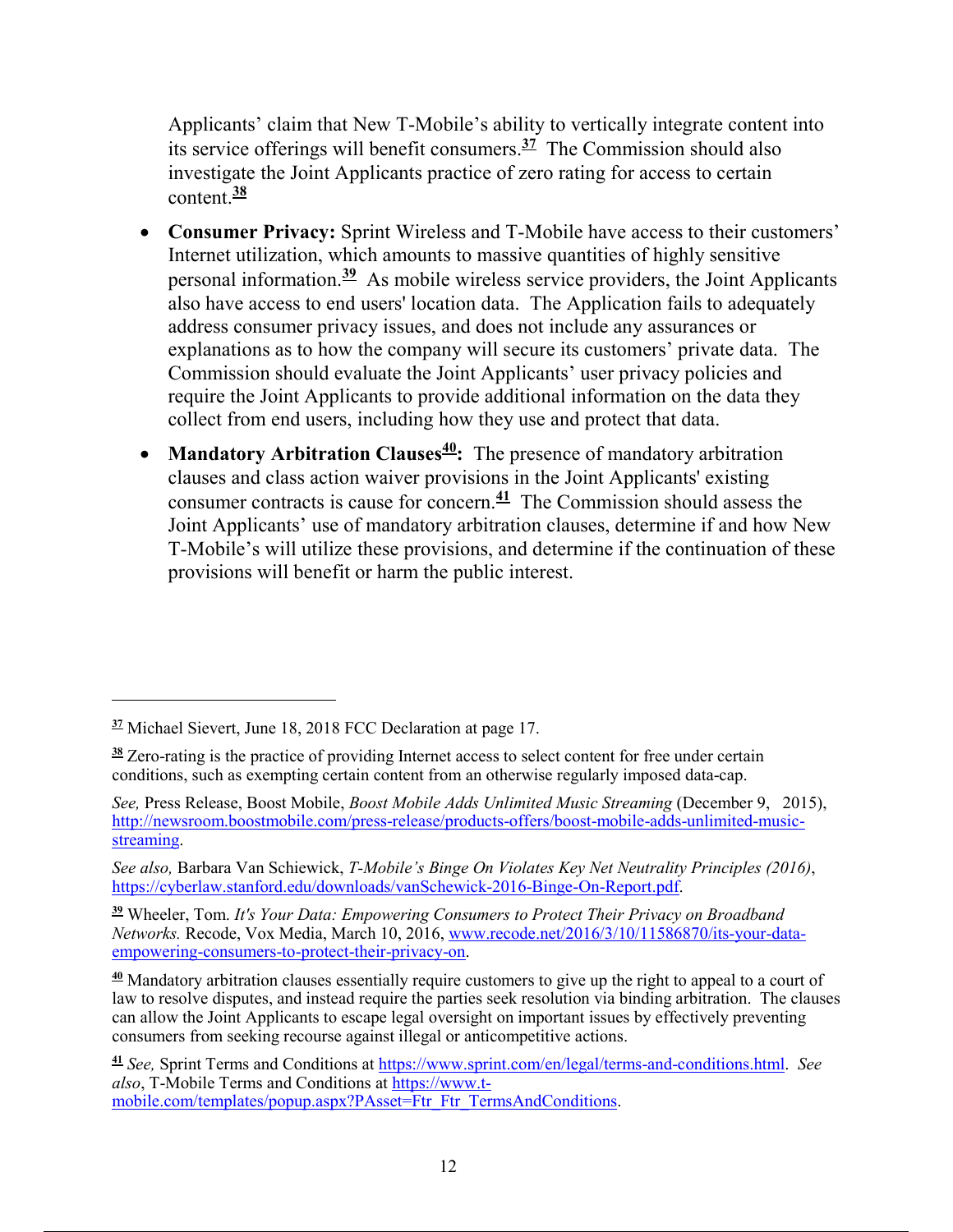# **F. FINANCIAL CONDITION OF THE COMPANIES**

T-Mobile US and Sprint currently carry large debt balances that may indicate trouble for New T-Mobile. At the end of 2017, T-Mobile US had \$30 billion in debt<sup>42</sup> and Sprint had \$36 billion in debt.**<sup>43</sup>** The companies estimate that New T-Mobile will have approximately \$76 billion worth of total debt.<sup>44</sup> New T-Mobile's debt may impact its ability to make the investments necessary to provide safe and reliable services in California. The Commission should carefully assess New T-Mobile's financial condition – including anticipated net profit, debt obligations, current ratio, and cash flow, and other pertinent data – to assess the Proposed Transaction's likely effects the company's ability to provide California with safe and reliable service.

### **G. THE JOINT APPLICANTS ARE LIKELY TO DEPLOY 5G NETWORKS IRRESPECTIVE OF THE PROPOSED TRANSACTION**

The Commission should consider whether the Joint Applicants can attribute the purported benefits of a 5G network entirely to the Proposed Transaction, as they suggest in the Application. There is evidence to suggest that Sprint Wireless and T-Mobile will deploy 5G networks even if the proposed merger does not occur.

T-Mobile recently shared its plans to deploy 5G networks in 30 cities by the end of 2018, independent of the proposed merger.**<sup>45</sup>** T-Mobile also recently signed a \$3.5 billion deal with Nokia to build a 5G network,**<sup>46</sup>** and will participate**<sup>47</sup>** in an upcoming

**<sup>42</sup>** T-Mobile US, Form 10-K (February 7, 2018) at p. 24 and 33. The \$30 billion includes \$2 billion for tower obligations.

**<sup>43</sup>** Sprint, Form 10-K (May 24, 2018) at p. F-4.

**<sup>44</sup>** Refer to slide 19 at http://investor.tmobile.com/Cache/1001236130.PDF?O=PDF&T=&Y=&D=&FID=1001236130&iid=4091145

**<sup>45</sup>** https://www.t-mobile.com/news/mwc-2018-5g.

**<sup>46</sup>** https://www.t-mobile.com/news/nokia-5g-agreement.

**<sup>47</sup>** https://ecfsapi.fcc.gov/file/10723916100790/July%2023rd%20Ex%20 Parte%20re%20Auctions.pdf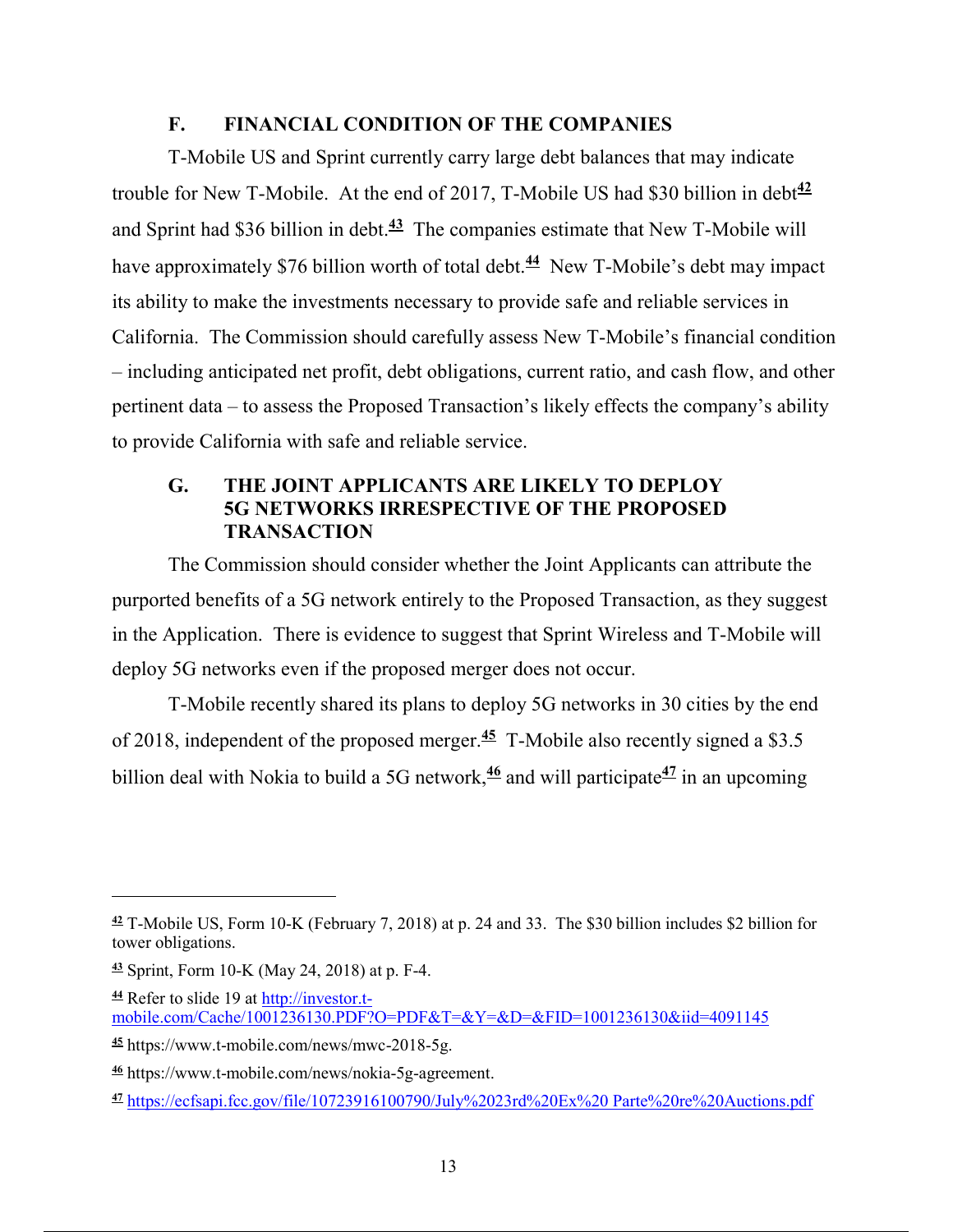FCC auction to bid on millimeter wave spectrum.**<sup>48</sup>** T-Mobile plans to bid on the spectrum by itself and independent from Sprint, according to an ex-parte notification it recently filed with the FCC.**<sup>49</sup>**

Meanwhile, Sprint has also put forth plans to deploy its own 5G network independent from T-Mobile. Sprint CEO Marcelo Claure recently told investors, "[w]e believe our next-gen network will truly differentiate Sprint over the next couple of years, due to our strong spectrum assets that enables Sprint to be the leader in the true mobile 5G."**<sup>50</sup>** Sprint also recently upgraded six "5G-ready" cities (including Los Angeles), where customers "experience the future of wireless as the company prepares to deliver the nation's first 5G mobile network in the first half of 2019."**<sup>51</sup>**

### **III. PROCEDURAL MATTERS**

 $\overline{a}$ 

The Assigned Commissioner and Administrative Law Judge should hold public participation hearings throughout the combined service territories of Sprint Wireless and T-Mobile in California to receive feedback from the public on this Proposed Transaction. As noted previously, the Joint Applicants should be required to amend the Application to ensure it affirmatively addresses all of the issues required to be addressed including all topics under Section 854(b)(c) and (d).

**<sup>48</sup>** Deployment of 5G networks will utilize millimeter wave spectrum, which are bands at the top of the radio spectrum. Today, the bulk of millimeter waves remain largely unused. For more information, see https://www.engadget.com/2018/07/23/how-5g-makes-use-of-millimeter-waves/.

The FCC is making millimeter wave spectrum available to carriers to facilitate the advancement of 5G networks. The FCC is holding an auction in the second half of 2019 to distribute 3.4 gigahertz of contiguous millimeter wave spectrum. For more information, see https://docs.fcc.gov/public/attachments/DOC-353229A2.pdf.

**<sup>49</sup>** https://ecfsapi.fcc.gov/file/10723916100790/July%2023rd%20Ex%20 Parte%20re%20Auctions.pdf

**<sup>50</sup>** Sprint's CEP Marcelo Claure on Q3 2017 Results, Sprint Corporation's Earnings Call Transcript, February 2, 2018. Available at https://seekingalpha.com/article/4142755-sprints-s-ceo-marcelo-claureq3-2017-results-earnings-call-transcript?part=single

**<sup>51</sup>** http://newsroom.sprint.com/sprint-unveils-5g-ready-massive-mimo-markets.htm